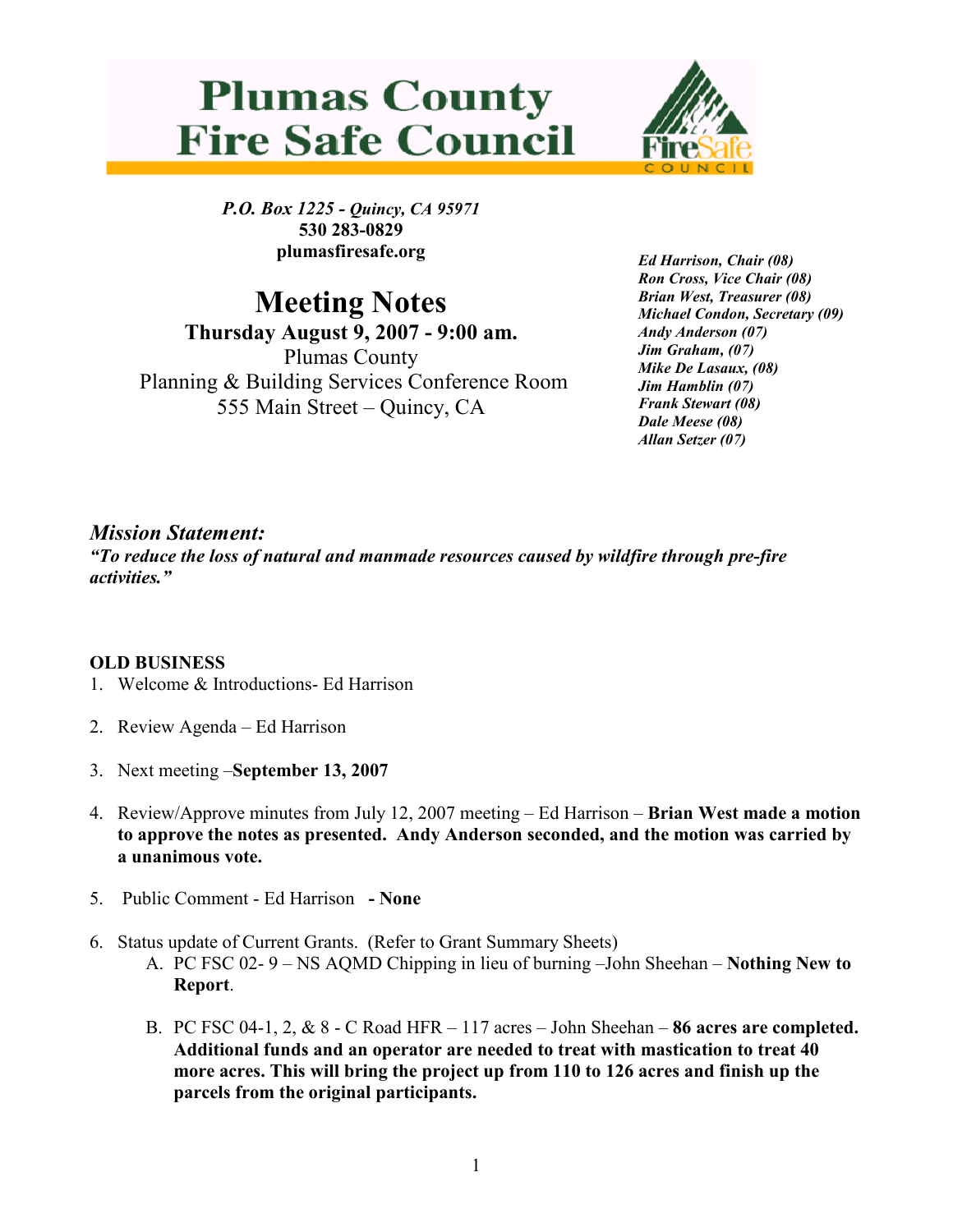- C. PC FSC 04-4 & 12 Canyon Dam HFR 900 acres– John Sheehan Not yet awarded. Project has been re-advertised for mid-September award.
- D. PC FSC 04-6 County Stewardship Proposal John Sheehan Nothing New to Report.
- E. PC FSC 05-2  $& 6$  Whitehawk HFR- 121 acres John Sheehan Treatment is progressing. Incomes are approaching expectations.
- F. PC FSC 05-3  $\& \, 7$  Greenhorn HFR 30 acres John Sheehan **Presently there are** insufficient funds to accomplish the project based on bids. PC FSC is returning to the RAC to seek additional funds.
- G. PC FSC 05-4  $\&$  8 Grizzly Ck. HFR-128 acres John Sheehan CDF has approved a portion of the project. Additional surface and ladder treatment needs to occur on two of the parcels. One of the landowners is pulling out of the project.
- H. PC FSC 03-1, 05-5, 06-2 & 5 Eastern Plumas HFR 175 acres John Sheehan PC FSC has received a check from the CA FSC Clearinghouse with the remaining portion of the project planned to be funded by Title II funds based on the RAC's recommendation. While the project bib prospectus has not gone out, there is a concern that there may be insufficient funds for this project based on the latest bids from Greenhorn & Massack. A supplemental request to the RAC & CDF is being prepared.
- I. PC FSC 06-3  $\&$  9 Massack HFR 160 acres -John Sheehan The original bids exceeded available funding and a review of the mark is being conducted by the RPF.
- J. PC FSC 06-4  $\&$  10 Little Grass Valley HFR 111 acres John Sheehan Soper-Wheler is unable to find an operator at this time. The project may be pt off until early 2008.
- K. PC FSC 06-6 La Porte Pines HFR 75 acres John Sheehan Feather River RD personnel have the NEPA approved for both the public & private lands. A prospectus for mastication is expected to go out soon.
- L. PC FSC 07-1  $&$  4 Indian Valley HFR-200 acres John Sheehan Awaiting final contract from USFS.
- M. PC FSC 07-2 La Porte Road HFR 100 acres John Sheehan Need to have o public meeting with projected participants.
- N. PC FSC 07-4 PC FSC Council Coordination John Sheehan PC BoS approved funding for this work with Title II funds. Proposals are being prepared for 5 RAC projects, and a CDF Western States WUI grant. Work continues with website updates, sharing of firesafe information, press releases & associated grant activities.

O. PC FSC 07-5 – C Road right-of-way planning – John Sheehan – PC BoS approved funding for this work with Title II funds.

P. PC FSC 07-6 – Taylorsville HFR – 30 acres – John Sheehan – PC FSC is under contract with Plumas NF to treat hazardous fuels on County lands above the Taylorsville campground.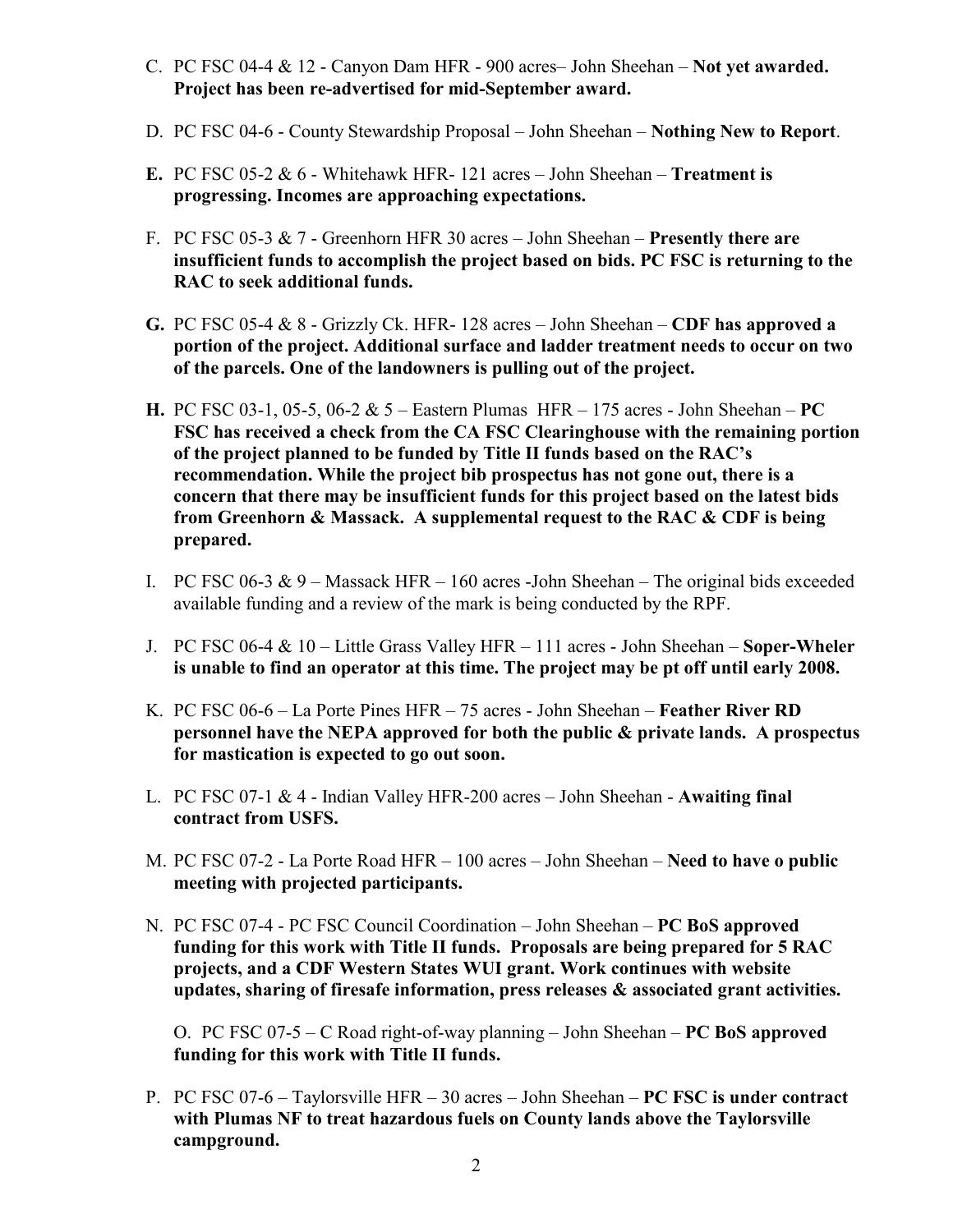- 7. Status update of proposed Grant Proposals.
	- A. Elderly Disabled Defensible Space 75 RAC John Sheehan Project proposal is in final draft stages for submission at the end of the month.
	- B. Returning to RAC for assistance in covering under funded projects (Eastern Plumas, Massack, Greenhorn) – RAC – John Sheehan – Project proposal is in final draft stages for submission at the end of the month.
	- C. Gold Mountain Hazardous Fuel Reduction RAC 100-200 acres John Sheehan Project proposal is in final draft stages for submission at the end of the month.
	- D. Lake Almanor County Club Hazardous Fuel Reduction 10 acres– RAC John Sheehan Project proposal is in final draft stages for submission at the end of the month.
- 8. HFQLG –HFR project overview/relation to communities' opportunities Project mapping integration involving USFS, CDF and Fire Safe Council - PNF's fuel reduction out year program of work – Allan Setzer – The EIS for the Empire project is being appealed. Proposed treatment units for the Diamond Project were burned up in the Wheeler Fire. A Notice of Proposed Action for the Antelope 3 Roadside Hazard Stewardship Project is out. The project is planned to include treating sub-merchantable material along with hazard trees.
- 9. Implementation of the Plumas County Community Wildfire Protection Plan (CWPP) Jim Graham Dennis Miller reported that Supervisor Powers suggest the development of evacuation plans for County communities.
- 10. Committee report on recommendations for fuel reduction treatment areas of public lands around communities, beyond HFQLG. – Frank Stewart – Nothing New to Report.
- 11. Defensible Space on Public Lands Jason Moghaddas Nothing New to Report.
- 12. Secure Rural Schools Funding Frank Stewart Nothing New to Report.
- 13. CA FSC legislative issues Frank Stewart Nothing New to Report.

## NEW BUSINESS

1. Bucks Lake HFR around special use permit cabins – Norman Roberts – Mr. Roberts requested assistance from the Council for assistance in getting about 50 acres adjacent to cabins in their area treated to a more fire safe condition. Because the home and adjacent properties are on public lands, the Council will work with the Mt. Hough RD on potential for treatment.